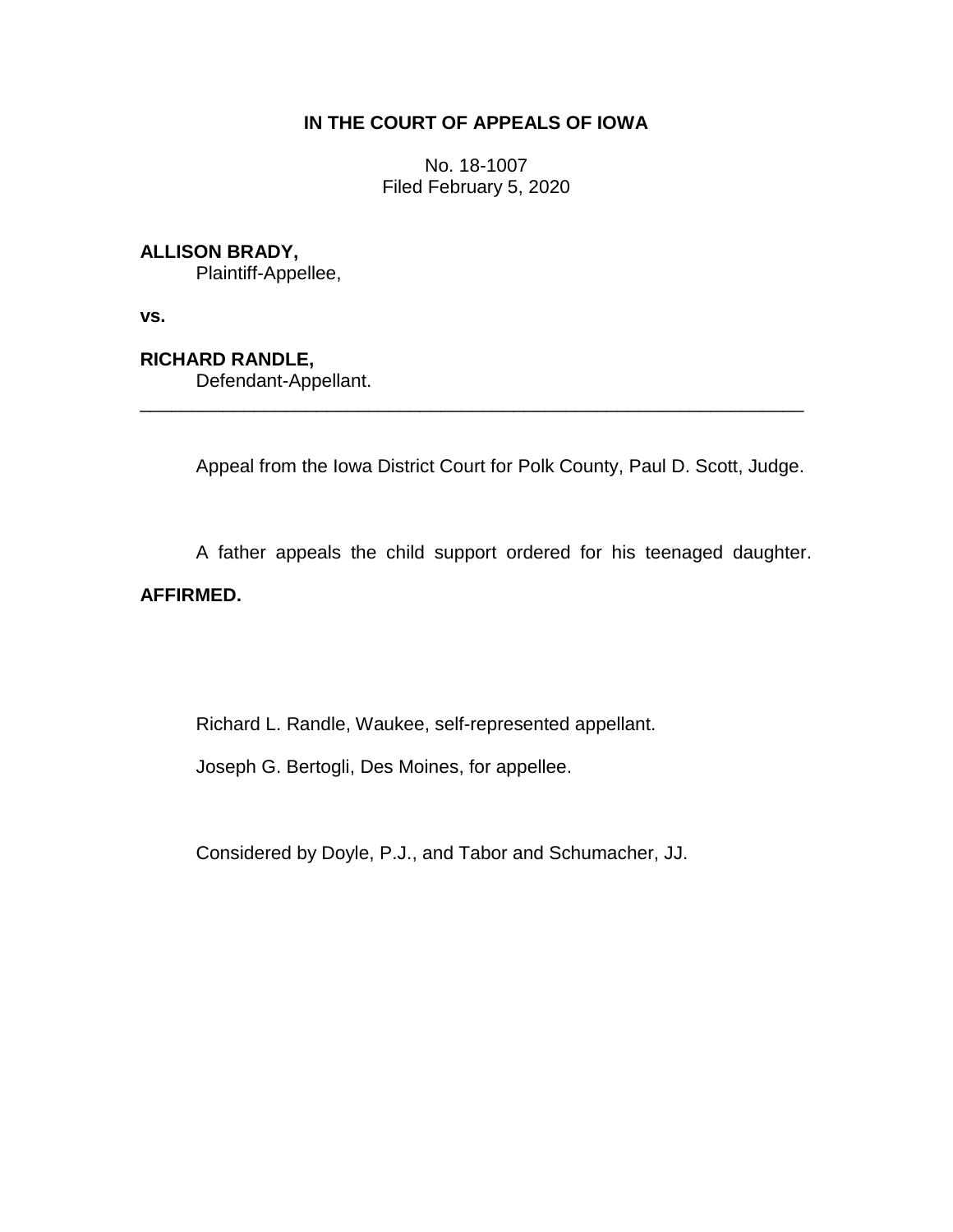#### **TABOR, Judge.**

 $\overline{a}$ 

Richard Randle appeals an order that he pay child support to Allison Brady, the mother of his seventeen-year-old daughter. He contends (1) Allison did not file a valid new action to establish child support, (2) the district court wrongly imputed his annual income as \$60,000, which resulted in monthly child support payments of \$605, and (3) the court didn't consider his reimbursement claim for \$714.69. After our independent assessment of the entire record, $1$  we conclude the district court properly addressed Richard's petition to modify child support and Allison's counterclaim.

The parties were never married to each other, but have a child in common, R.L.R., born in July 2000.<sup>2</sup> A December 2003 decree awarded these parents joint legal custody and placed physical care with Allison. The decree ordered Richard to pay \$622 per month in child support.<sup>3</sup> That arrangement remained in place until February 2017 when the parents agreed to switch R.L.R's physical care to Richard. The parents agreed to suspend Richard's child support obligation. On March 24, 2017, the court ordered that suspension under section 252B.20 (2017). The teenager lived with her father until November 2017 when she returned to her mother's home.

<sup>&</sup>lt;sup>1</sup> We employ de novo review for child-support questions under lowa Code chapter 600B (2017). *Markey v. Carney*, 705 N.W.2d 13, 19 (Iowa 2005). Even with de novo review, we give weight to the district court's fact findings, especially with regard to witness credibility. *Id.* at 20.

<sup>&</sup>lt;sup>2</sup> The district court's decision asserts R.L.R. was born in 2003. Allison's counsel repeats that year in her appellee's brief. But Allison's July 2003 petition and the December 2003 order establishing custody and support both state R.L.R. was born in July 2000. R.L.R. also testified that she would turn eighteen in July 2018.

<sup>&</sup>lt;sup>3</sup> In February 2005, the Child Support Recovery Unit (CSRU) notified Richard that it had entered an income withholding order under Iowa Code chapter 252D (2005).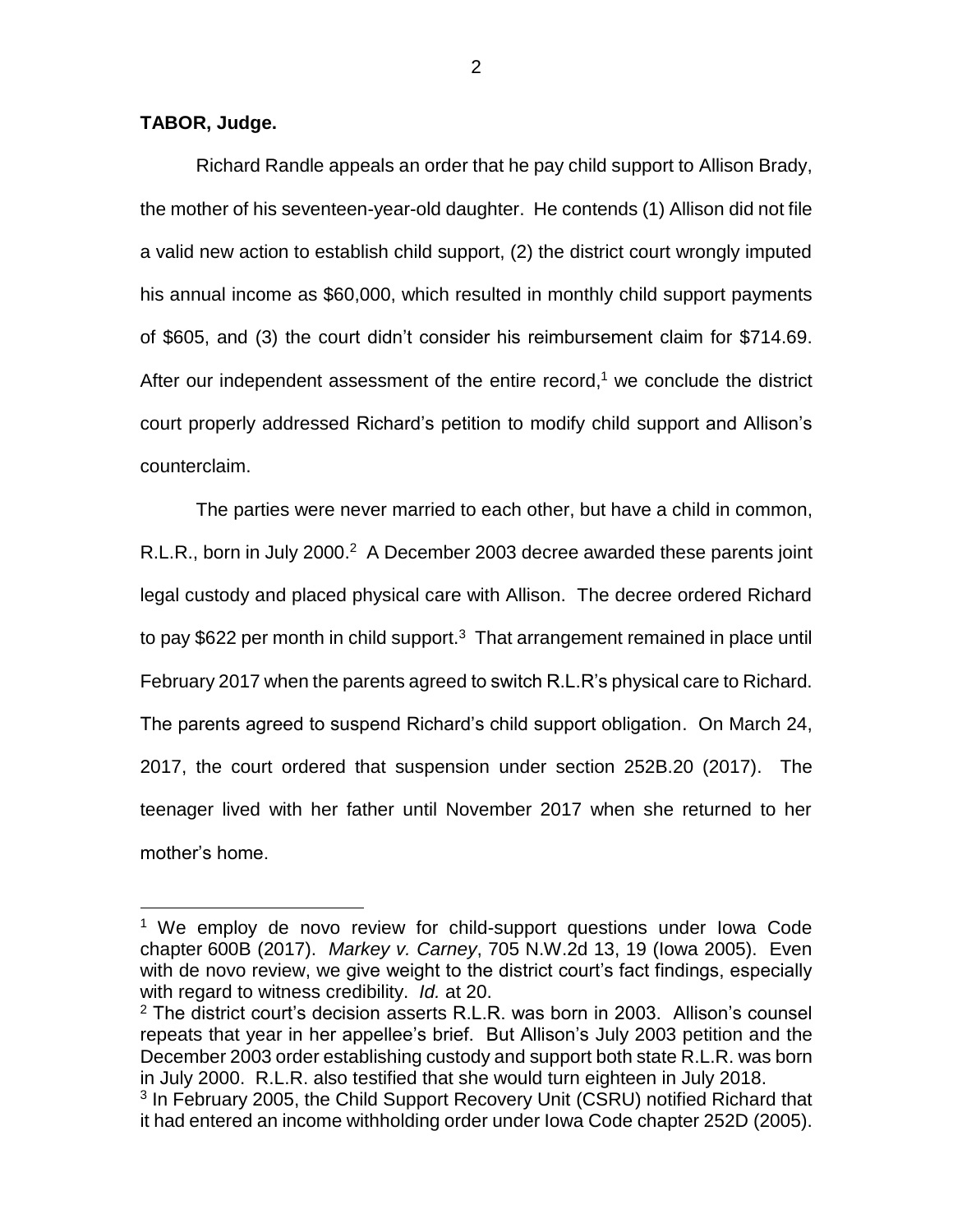In October 2017 Richard petitioned to modify physical care and child support. The next month, Allison filed an answer and counterclaim, asking for reinstatement of child support. The district court held a hearing on those filings in late May 2018. At the hearing, Richard testified he had an associate's degree in science; he worked full time in 2016 earning roughly \$60,000 per year, but was "fired for lack of performance" in 2017. He received unemployment compensation until he started a new, part-time job in April 2018. At that new job, Richard worked sixteen hours per week at fourteen dollars per hour. Allison's counsel argued Richard was "underemployed" and asked the court to impute his income as \$60,000. For her part, Allison testified to working two jobs at almost sixty hours per week and earning \$48,451 per year.

The court issued an order in early June 2018. The order rejected Richard's request to modify physical care. As for child support, the district court noted Iowa Code section 252B.20(9) (2018) provides that an order suspending child support becomes final by operation of law after six months. After that termination, a party seeking to establish a support obligation "shall bring a new action for support as provided by law." Iowa Code § 252B.20(9). Because of that provision, the district court "recast" Richard's petition as one to establish, rather than modify, support payments. The court noted: "Because Allison has filed a counterclaim asking that child support be established, and a counterclaim is certainly a new action, neither side will be prejudiced by recasting Richard's pleading."

In deciding Richard's new child support obligation, the court acknowledged Richard's testimony that he had tried to find a higher paying job but reasoned "Richard is an educated person and possesses the skills to allow him to enter the

3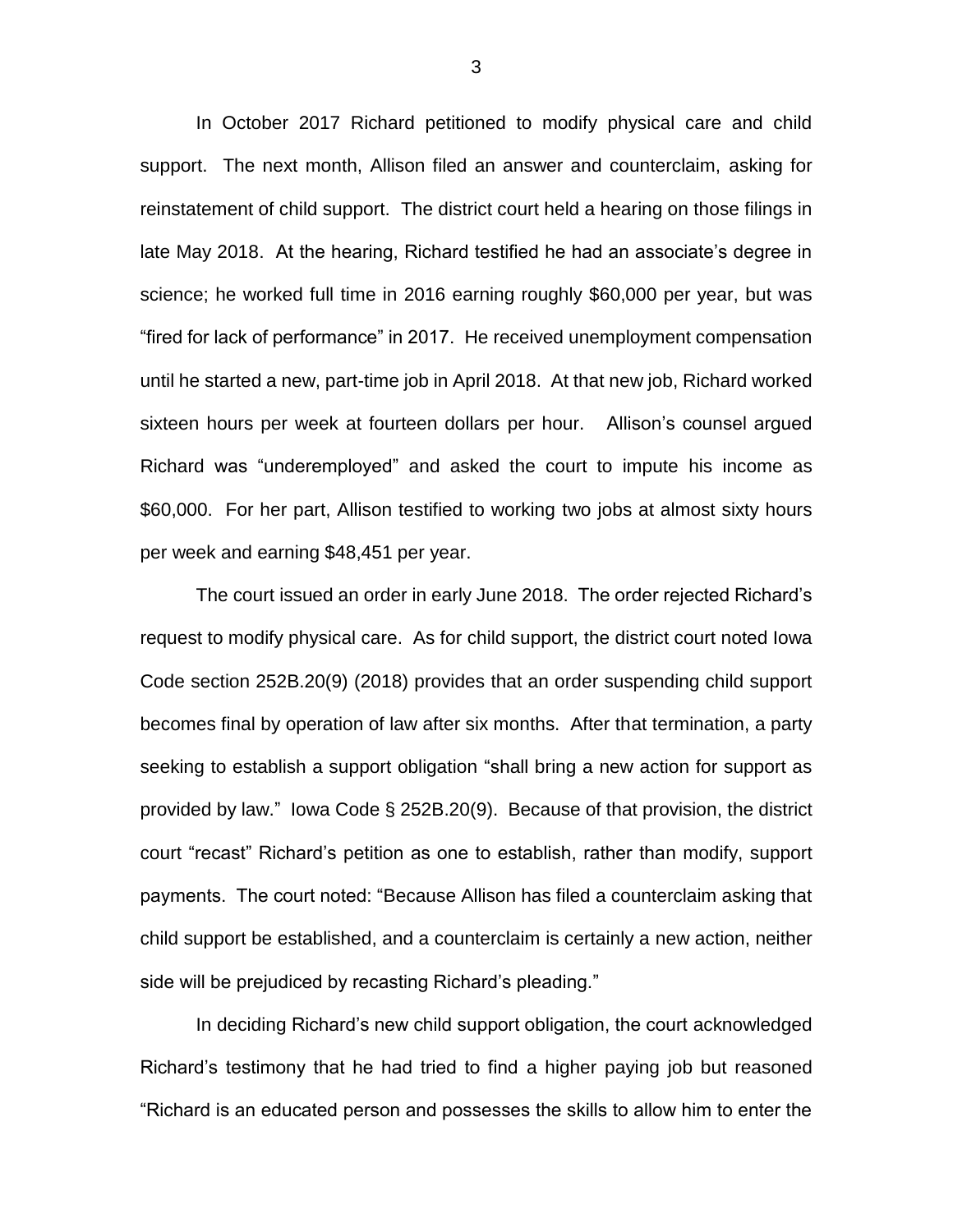workforce and find employment" with earnings comparable to his position before 2017. The court thus imputed Richard's annual income at \$60,000. The court accepted that Allison's adjusted net monthly income was \$3330.28. Applying the child support guidelines, the court ordered Richard to pay \$605.38 per month. (That obligation started in June 2018 and ended when R.L.R turned eighteen, two months later.) The court also denied both parties' requests for "retroactive" child support.<sup>4</sup> And, the court directed both parents to contribute to post-secondary education subsidies for R.L.R.

Representing himself, Richard appeals. He does not contest the physicalcare determination or post-secondary education subsidy. Instead, he focuses on the child-support ruling. We will briefly address each of his three related claims.

Richard first argues the district court erred in granting Allison's "counterclaim to modify the parties' original child support decree." Like the district court, we conclude neither party was prejudiced by its decision to recast Richard's petition, in tandem with Allison's counterclaim, as a "new action" to establish support in light of section 252B.20(9). Counterclaims stand as separate causes of action. *See* Iowa R. Civ. P. 1.244; *Grantham v. Potthoff-Rosene Co.*, 131 N.W.2d 256, 260 (1965). Because R.L.R. had returned to Allison's care, the court appropriately ordered Richard to pay child support. *See Markey*, 705 N.W.2d at

 $\overline{a}$ 

<sup>&</sup>lt;sup>4</sup> In late 2007, Richard sought to reduce his child support payment through an application for modification under Iowa Code chapter 252H. The court granted this and reduced his payment to \$489 per month. In the present action, Richard sought \$714.69 to reimburse him for the period of February 14, 2017, when R.L.R. moved in with him, until the March 31, 2017 order suspending his child support obligation (roughly one-and-a-half months of payments).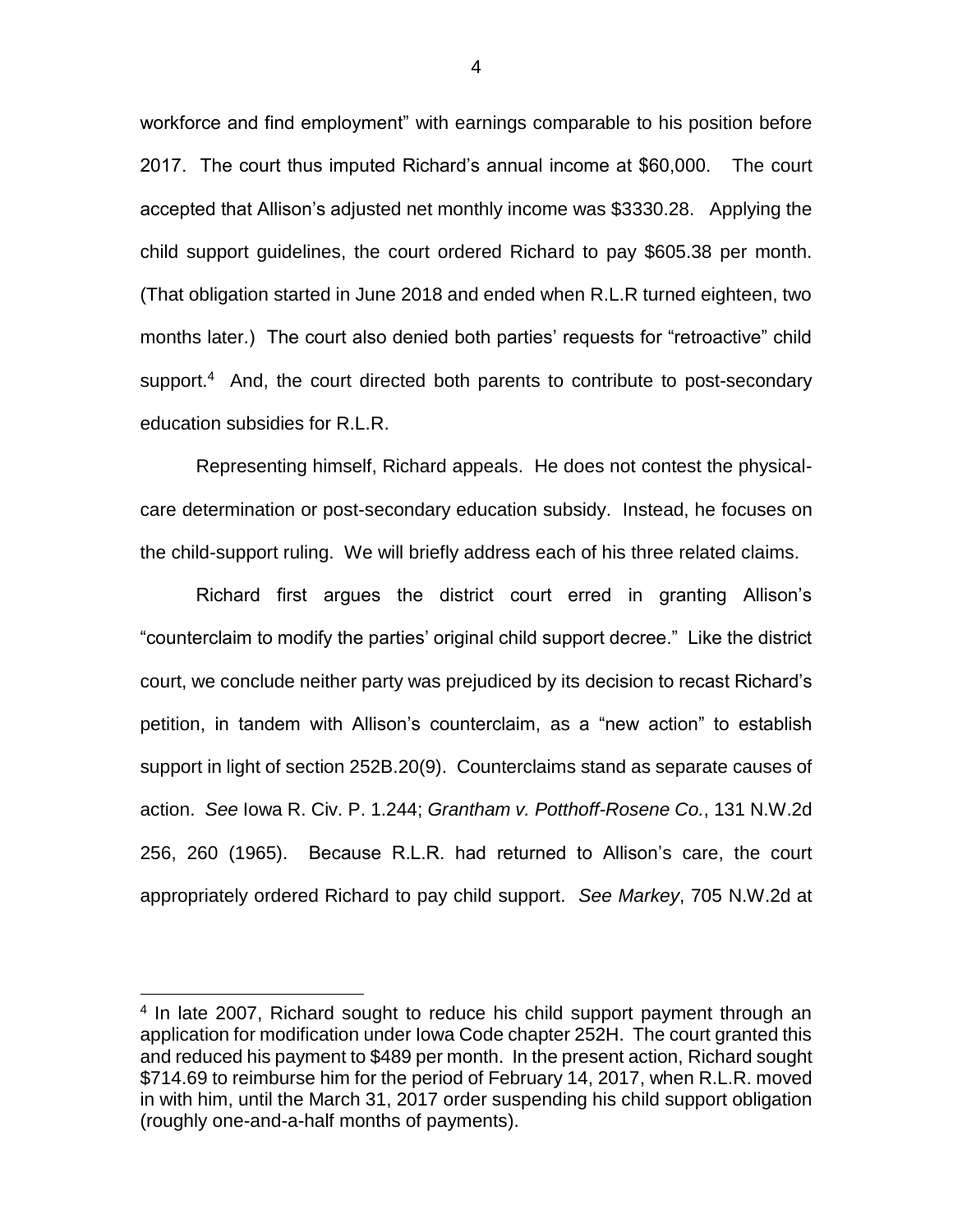19 (confirming courts are require to set support obligation in paternity actions under child support guidelines and section 600B.25(1)).

Richard next argues the court erred in imputing an annual income of \$60,000 to him for purposes of the child support guidelines. Those guidelines aim to provide for the child's best interests by recognizing the duty of both parents to provide adequate support in proportion to their respective incomes. Iowa Ct. R. 9.3(1). In applying the guidelines, courts may consider earning capacity instead of actual earnings if using actual earnings would create a "substantial injustice" or adjustments are needed to "provide for the needs of the children and to do justice between the parties." *Id.* 9.11(4); *In re Marriage of Raue,* 552 N.W.2d 904, 906 (Iowa Ct. App. 1996). In our de novo review, we agree with the district court's implicit finding that using Richard's actual income from his part-time work at the time of the hearing would have created a substantial injustice between the parties. We also find the record evidence supported the amount imputed.

In his third and final claim, Richard contends the district court should have awarded him \$714.69 in child support payments that Allison "received and kept, while not legally having custody" of R.L.R. The CSRU order suspending support designated March 24, 2017 as the effective date of the suspension. We agree with the district court's refusal to award retroactive support to Richard—although R.L.R. moved in February, Richard did not seek suspension of the support order until March. We find no basis to award Richard retroactive support.

Allison asks for appellate attorney fees. That award is within our discretion. *See Markey*, 705 N.W.2d at 26 (weighing needs of requesting party, other party's ability to pay, and requesting party's obligation to defend the district court's ruling

5